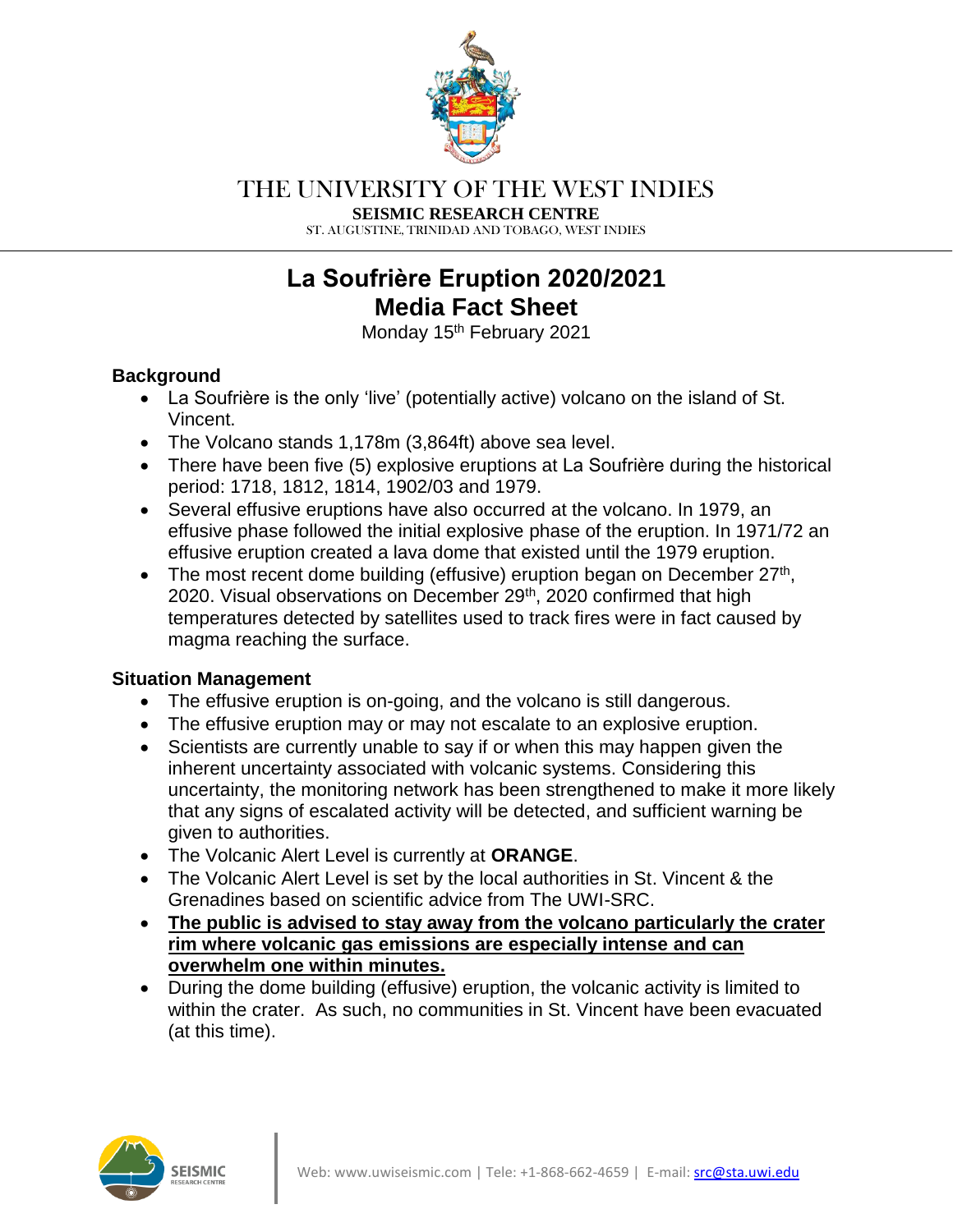- The Caribbean Disaster Emergency Management Agency (CDEMA) has activated the Regional Response Mechanism comprising a group of regional experts to support the ongoing eruption in St. Vincent.
- At this stage, it is unlikely that the volcano will impact other islands. However, should the eruption escalate, volcanic ash may be emitted and may impact neighbouring islands. NB: During the 1979 eruption volcanic ash was reported in southern Saint Lucia and Barbados.
- The UWI-SRC's Education & Outreach section is providing communications and public relations support to the NEMO.

### **Lava Dome Dimensions (estimated) as of** *February 12, 2021*

Height: 90m\* Length: 618m\* Width: 232m\* Total volume extruded: 6.18 million m<sup>3</sup>.

\*These are approximate values which may change with additional data collection.

#### **Scientific Monitoring**

- A 4-person team comprising of senior scientists and technicians from The UWI-SRC and the Montserrat Volcano Observatory (MVO) is currently on island. This team is working closely with local authorities to strengthen the monitoring network and conduct scientific work.
- Scientists are using several techniques in their ongoing surveillance of the volcano. These techniques will monitor volcanic earthquakes, gas emissions, and changes to the shape and size of the volcano.
- A camera has been installed at the Belmont Observatory and arrangements for installing a camera at the crater are underway. This will allow for continuous visual monitoring of the volcano. Routine observational flights have been arranged weather permitting.
- Visual observations confirm that the dome continues to grow, spreading laterally along the south-western crater wall.
- Volcanic gases including sulphur gases, halides and carbon dioxide continue to be emitted from the crater. The smell of sulphur will be particularly evident downwind of the volcano. Carbon dioxide is colourless, odourless and can be deadly in high concentrations near the crater. Steam can also be seen rising above the crater.

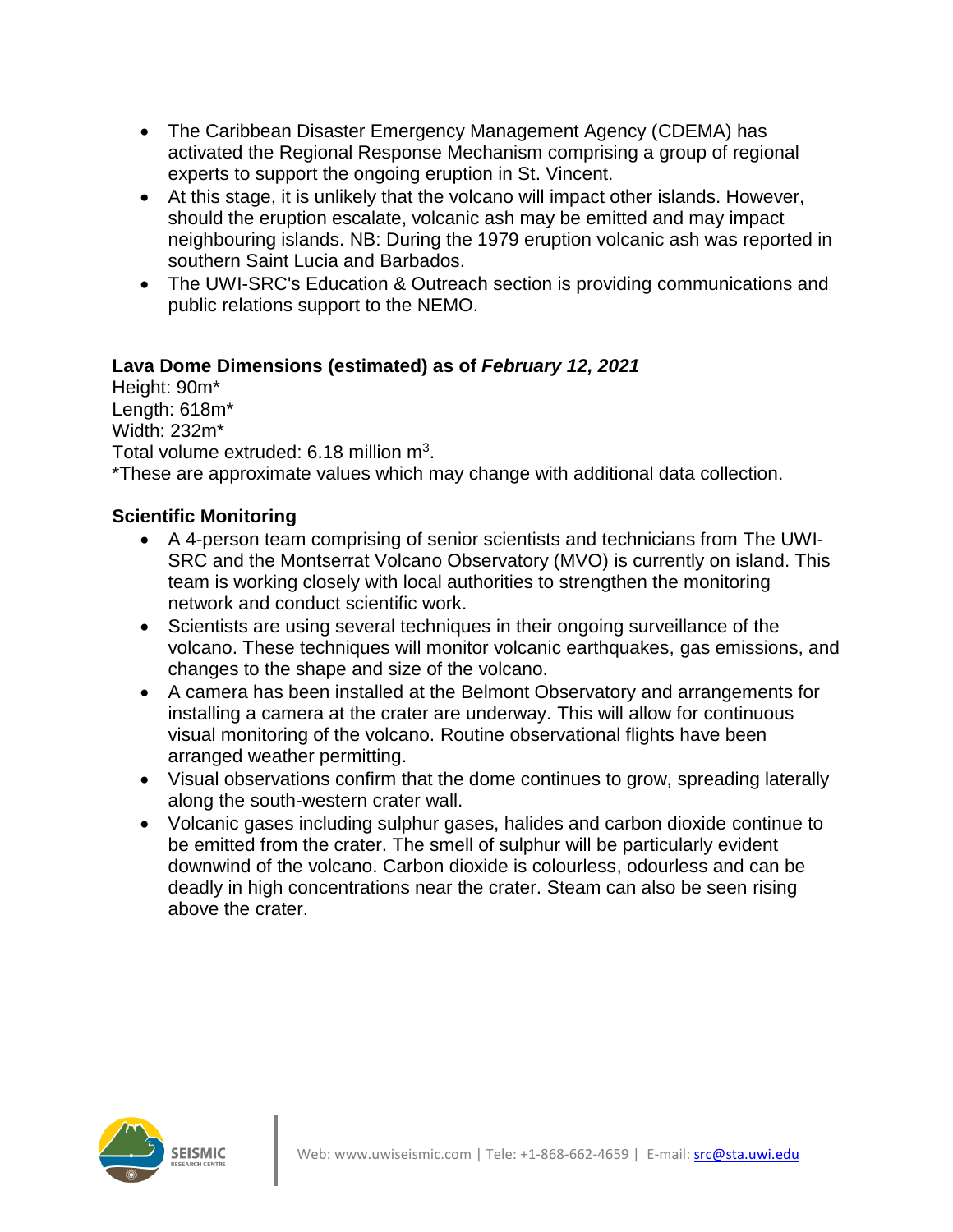## **Volcanic Alert Level – ORANGE**



#### **Communication**

- The UWI-SRC and the St. Vincent & the Grenadines National Emergency Management Organization (NEMO) are the official sources of information on La Soufriѐre. **The public is advised to be wary of fake news from unofficial sources.**
- The UWI-SRC provides regular information on the La Soufriere eruption via
	- o Facebook
	- o Twitter
	- o Instagram
	- o YouTube
	- o Website (www.uwiseismic.com)
- NEMO Bulletins (print) are provided daily via The UWI-SRC's communication channels.
- The UWI-SRC provides a weekly video update ("La Soufrière Today") with a duty scientist via YouTube and Facebook.